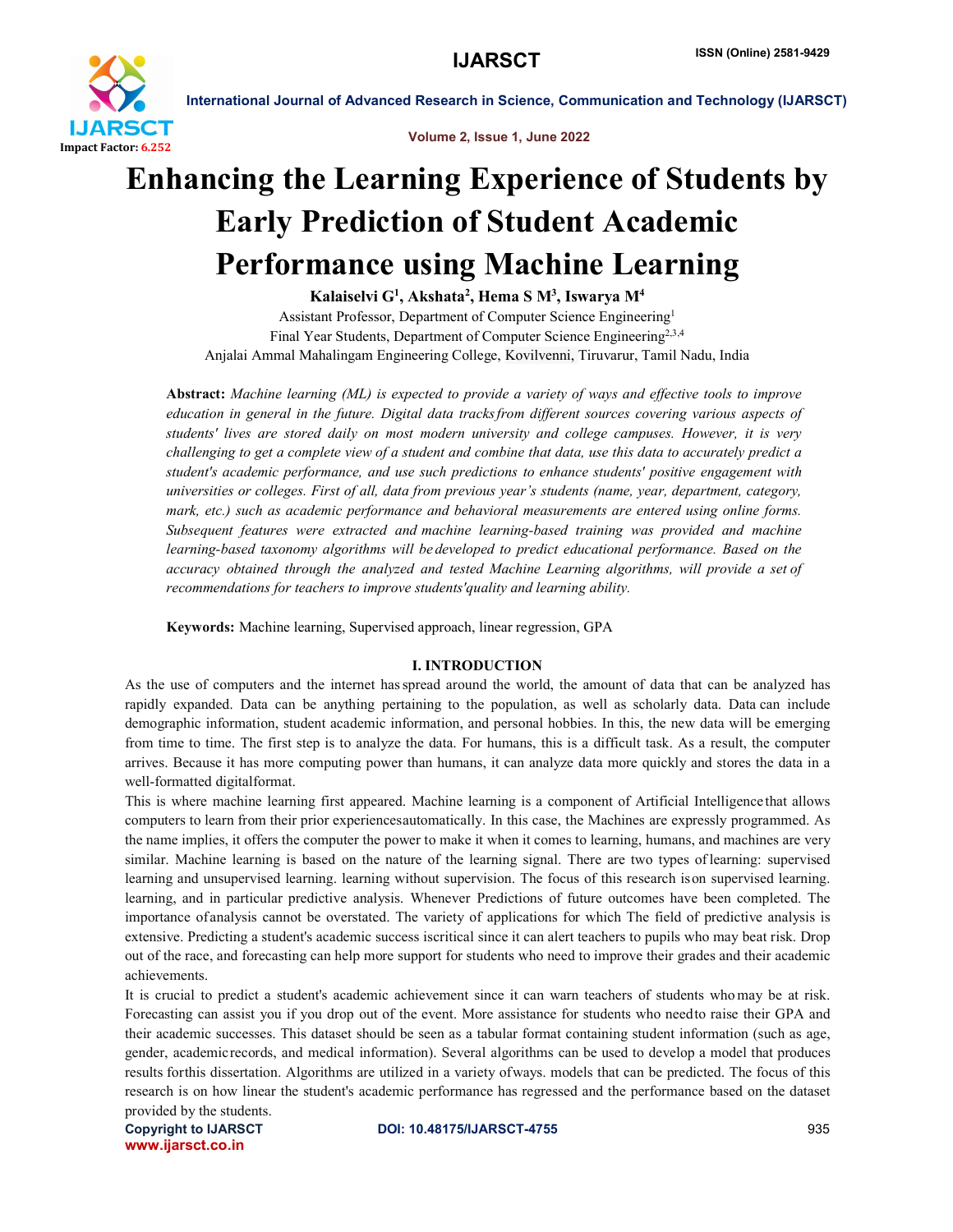

#### Volume 2, Issue 1, June 2022

#### 1.1 Performance Prediction

Improving the quality of educational processesin order to improve student performance is one of the most difficult issues. Instructors can adapt theirteaching methods to meet the needs of low-performingstudents while also providing additional support to meritorious pupils. Students may be able to use the prediction results to help them design a strategy. Individuals have a clear grasp of how well or poorly they will perform in a subject and can then plan accordingly. Take the appropriate steps. These techniques are utilized to gain a better knowledge of thestudent and his or her learning environment. Any educational institution around the world has a long-term goal of increasing student retention. There are many positive impacts of increased retention such as increased college reputation, ranking, better job opportunities for alumni, etc.

### II. LITERATURE SURVEY

To several research articles that are related to thethesis in order to specify the thesis as a well-structuredthought. The following are the details of a few of the publications' conclusions. The linear regressiontechnique is described in detail in this research report. This method is used to forecast a student's academic achievement. In this research paper, a model named AugmentED is proposed to predict the academic performance of college students. These experimental results demonstrate that AugmentED can predict academic performance with quite a high accuracy, which helps to formulate personalized feedback for at-risk (or unself-disciplined) students [1]. This research paper proposed various predictive models trained on several ML and DL algorithms for predicting students' performance based on demographics variables, demographics and clickstream variables, and demographics clickstream and assessment variables [3]. This work aims to improve performance measure values by using ensemble methods and comparing them with previous studies that used the Jordan dataset to investigate student performance prediction. These results are obtained via the use of strategies and techniques, such as SMOTE, hyperparameter optimization, and cross-validation process, which demonstrate the dependability of the novel model [4]. This research paper shows overall results indicating that all predictive models derived from J48, NB,kNN, SVM, LR, and RF deliver better performance whenwe applied SMOTE independently to the imbalanced dataset [5]. In this research paper, the experiments show Linear discrimination analysis as the most effective approach to correctly predict the students' performance outcome in final exams. In this study, we have used the historic results of a course to evaluate the accuracy of students' success. It has tested several classification algorithms and found the linear discrimination analysis algorithm to be more accurate [6]. This paper implements the new applications of machine learning in teaching and learning by considering students' backgrounds and students' past academic scores and considering other attributes [7]. In this paper, the authors have proposed an ICGAN-DSVM algorithm to improve the prediction accuracy of students' performance. Results have revealed its effectiveness by comparing ICGAN and existing CGANs, heuristic-based MKL and typical kernel functions as well as between ICGAN-DSVM and related works [8]. In this paper, two predictive models have been designed namely students' assessment grades and final students' performance. The models can be used to identify the elements that influence MOOC students' learning outcomes. The result shows that both models gain feasibleand accurate results [9]. This paper proposes a student academic performance prediction model by applying threeclassification classifiers: KNN, Naive C4.5, and Bayes on the student data set of University A, which contains admission information and undergraduate GPA. The mainaim of this model is to help the college to select a candidate who has the potential for good academic performance. Theexperimental results show that the KNN algorithm is better than C4.5 and Naive Bayes [10].

#### III. METHODOLOGY

Collecting the data set required for the studyendeavor is the first step in the implementation process. The methodology is used on a dataset including information from the students. It can minimize our analysis by identifying the unique properties of the data collection. It can't be used for analysis. Following the data collection, the data is changed into the format thatis desired. This is how it works. Data pre-processing iswhat it's called. It is the most crucial stage. In order to extract the needed information from the raw data, the higher the rate of raw material pre-processing accuracy,the better. The higher the rate of accuracy of acceptabledata, the better.

After pre-processing the data, the following step is to detect and eliminate any incomplete or irrelevant data from the dataset in order to achieve correct findings. Getting rid of unnecessary data is known as the Data Wrangling.

www.ijarsct.co.in

Copyright to IJARSCT **DOI: 10.48175/IJARSCT-4755** 936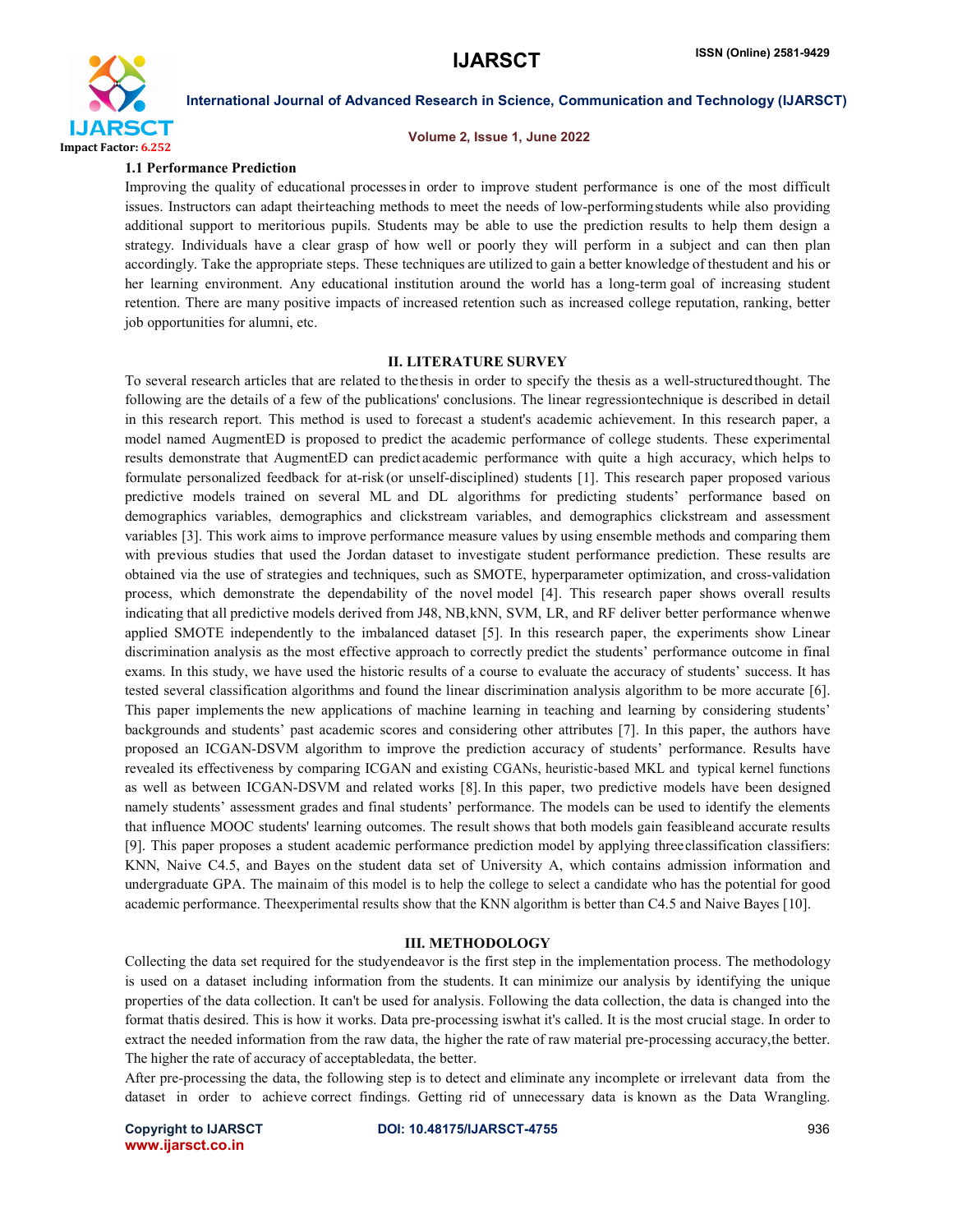

# Volume 2, Issue 1, June 2022

Following that, it can use any of the algorithms, such as linear, to solve the problem. Naive Bayes Standard, regression, Support vector machine for better classification and decision tree algorithms, classification.

In this paper, the linear regression algorithm isused to implement the solution. It must also select a training set from the dataset and identify the resultproperties that are relevant which determines the outputand begins the classification process.



FIGURE 1: System Architecture

# 3.1 Algorithm

The project is implemented using a variety of algorithms. This employs linear regression in this project. Even though they are all used to forecast the dependent variable based on the independent variable. They differ in how they implement the independent variables.

# 3.2 Linear Regression

One of the machine learning methods is linearregression. It is based on supervised learning, which is awell-known and simple to understand method. Even bysomeone who isn't very knowledgeable about machine algorithms for learning, linear regression is exactly whatitsoundslike. Regression is performed. It establishesthetwo parties' working connection. By fitting a regressionline to the data, two variables can be identified. There are two variables that are reliant on each other. An independent variable is a variable that is unrelated to the dependent variable. It is necessary to ensure that there is aconnection between the two. Before modeling, determine the dependent and independent variables. The degree to which the variables are related can be measured. The scatterplot can be used to determine this. The linear regression line is represented in the form of  $Y=a^*X+b x$ 

- Y-Dependent Variable x
- a-slope
- X-Independent Variable
- b-Intercept

The error rate between the predicted and true values can be reduced by using the best-fit regression line to the data. There are two types of linear regression. One of them is only one independent variable is used in simple linear regression. Multiple regression is the second type of regression that is employed A way of predicting the futureis linear regression. Multiple regressions are used in this type of analysis. This employs independent variables, which we are currently using for the purpose of the thesis.

# PSEUDOCODE

- 1. Start
- 2. Read .csv files
- 3. Print df. head()
- 4. Print df. columns. tolist()
- 5. Select x=df. iloc [:, :1]
	- y=df. iloc  $[:, :2]$
- 6. Split x, y, test\_size, random state

www.ijarsct.co.in

# Copyright to IJARSCT **DOI: 10.48175/IJARSCT-4755** 937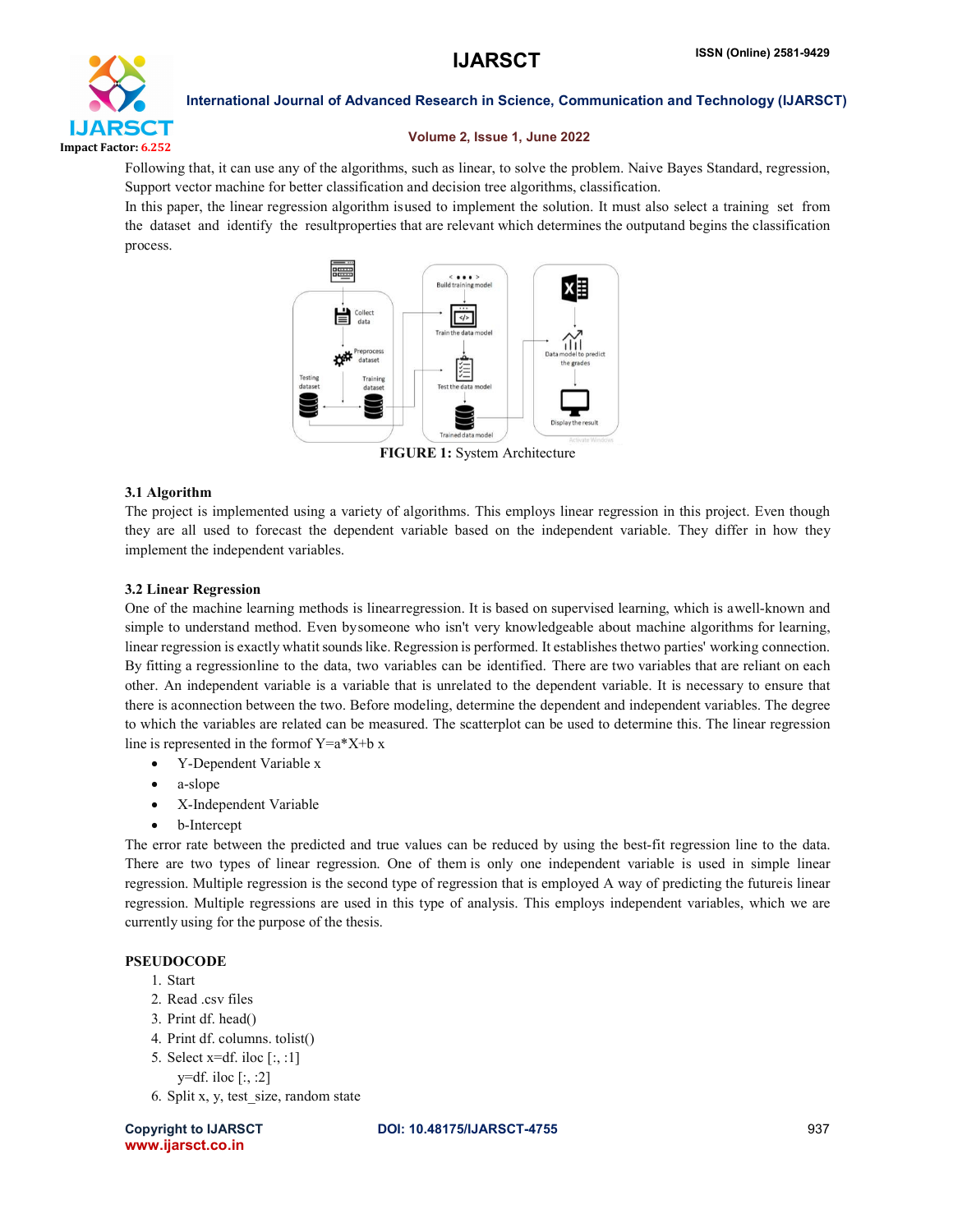

# Volume 2, Issue 1, June 2022

- 7. Apply Linear Regression
- 8. Train model.fit (X\_train, Y\_train)
- 9. Display coefficient of determination, intercept, slope
- 10. Test model\_predict (X\_test)
- 11. Print the predicted data (Y)
- 12. Print the actual data
- 13. np. array (Y\_test)
- 14. Prediction= [8.5]
- 15. Display prediction data model. predict (prediction)
- 16. Stop



FIGURE 4: Registration Form

www.ijarsct.co.in

### Copyright to IJARSCT **DOI: 10.48175/IJARSCT-4755** 938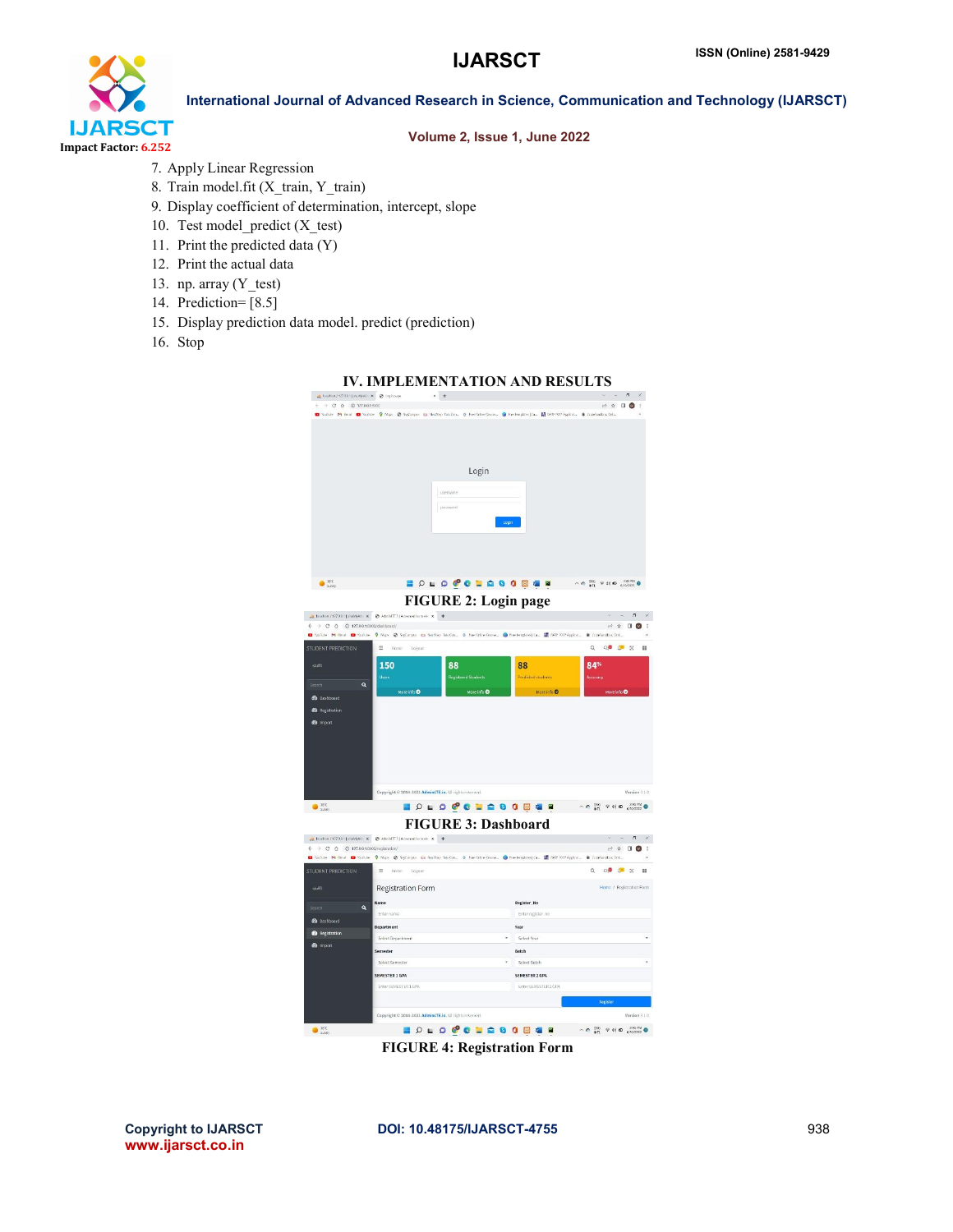



**E O L O C C E Q G G G G E** FIGURE 6: Output

 $\sim$   $\sigma_0$   $\frac{0.06}{0.01}$   $\approx$  46 60  $\frac{2.46 \text{ rad}}{0.000000}$ 

### V. CONCLUSION

The proposed system, predicts the academic performance of the students subsequently facilitating the instructors for timely intervention to persuade students to increase their study engagement and improve their performance. This research work presented a student performance prediction model based on the supervisedlearning technique of Linear Regression. This system will be helpful in many educational institutions to improve the performance of the students. These should draw on performance data to identify different student profiles in near real-time, which could be used to promptly adapt content to fit the students' needs, and for both students andeducators, this is a useful tool for assessing student progress.

### FUTURE WORK

Furthermore, to expand our data sets in the future, with a focus on accuracy and results. To upgrade our model in the future and provide some additional features for academic and industrial applications. To use the model in a firm to anticipate or analyze employee performance ona yearly or monthly basis, the corporation can then advise employees about their shortcomings to boost productivity.This research will also assist us in a variety of fields. This may serve as a warning to students, instructors, and parents who are concerned about their daughter's or son's academic standing. This model's limitation is that it willonly function for this curriculum. The qualities' dependencies will vary depending on the curriculum. In addition, both input and output data will be collected, and create a website to forecast performance. Students and teachers can quickly acquire guidance from a website to boost their performance.

### **REFERENCES**

- [1]. L. Zhao et al*.,* "Academic Performance Prediction Based on Multisource, Multi-feature Behavioral Data," in IEEE Access*,* vol. 9, pp. 5453- 5465, 2021, DOI: 10.1109/ACCESS.2020.3002791.
- [2]. M. S. Ram, V. Srija, V. Bhargav, A. Madhavi and G. S. Kumar, "Machine Learning-Based Student Academic Performance Prediction," 2021 Third International Conference on Inventive Research in Computing Applications (ICIRCA), 2021, pp. 683-688,

www.ijarsct.co.in